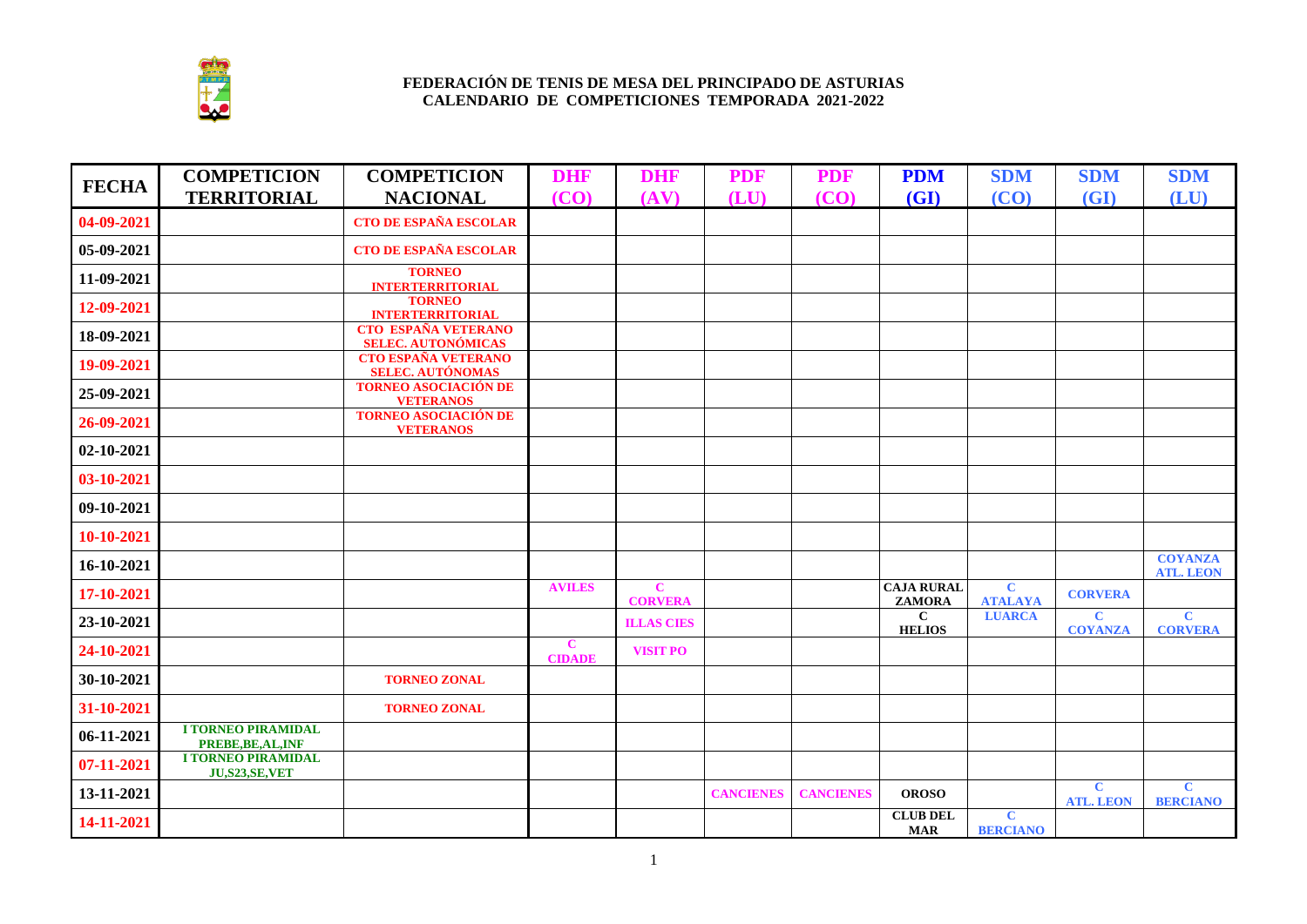

| <b>FECHA</b> | <b>COMPETICION</b>                                                           | <b>COMPETICION</b>               | <b>DHF</b>                       | <b>DHF</b>                        | <b>PDF</b>               | <b>PDF</b>    | <b>PDM</b>                          | <b>SDM</b>                         | <b>SDM</b>                      | <b>SDM</b>                     |
|--------------|------------------------------------------------------------------------------|----------------------------------|----------------------------------|-----------------------------------|--------------------------|---------------|-------------------------------------|------------------------------------|---------------------------------|--------------------------------|
|              | <b>TERRITORIAL</b>                                                           | <b>NACIONAL</b>                  | (CO)                             | (AV)                              | (LU)                     | (CO)          | <b>(GI)</b>                         | (CO)                               | (GI)                            | (LU)                           |
| 20-11-2021   | <b>II TORNEO PIRAMIDAL</b><br><b>PREBE,BE,AL,INF<br/>II TORNEO PIRAMIDAL</b> |                                  |                                  |                                   |                          |               |                                     |                                    |                                 |                                |
| 21-11-2021   | <b>JU,S23,SE,VET</b>                                                         |                                  |                                  |                                   |                          |               |                                     |                                    |                                 |                                |
| 27-11-2021   |                                                                              |                                  |                                  |                                   |                          |               | $\mathbf{C}$<br><b>VILAGARCIA</b>   | <b>ATL. LEON</b><br><b>COYANZA</b> | $\mathbf{C}$<br><b>BERCIANO</b> |                                |
| 28-11-2021   |                                                                              |                                  |                                  |                                   |                          |               |                                     |                                    |                                 |                                |
| 04-12-2021   |                                                                              | <b>4,5,6 TORNEO NACIONAL</b>     |                                  |                                   |                          |               |                                     |                                    |                                 |                                |
| 05-12-2021   |                                                                              | <b>4,5,6 TORNEO NACIONAL</b>     |                                  |                                   |                          |               |                                     |                                    |                                 |                                |
| 11-12-2021   |                                                                              | <b>7,8 TOP ESTATAL 2020-2021</b> | <b>VISIT PO</b>                  | <b>CIDADE</b>                     | $\mathbf C$<br>CORVERAST | <b>LUARCA</b> |                                     |                                    | <b>LUARCA</b>                   | $\mathbf{C}$<br><b>ATALAYA</b> |
| 12-12-2021   |                                                                              |                                  | <b>ILLAS CIES</b>                |                                   |                          |               |                                     |                                    |                                 |                                |
| 18-12-2021   | <b>III TORNEO PIRAMIDAL</b><br>PREBE, BE, AL, INF                            |                                  |                                  |                                   |                          |               |                                     |                                    |                                 |                                |
| 19-12-2021   | <b>III TORNEO PIRAMIDAL</b><br>JU,S23,SE,VET                                 |                                  |                                  |                                   |                          |               |                                     |                                    |                                 |                                |
| 25-12-2021   |                                                                              |                                  |                                  |                                   |                          |               |                                     |                                    |                                 |                                |
| 26-12-2021   |                                                                              |                                  |                                  |                                   |                          |               |                                     |                                    |                                 |                                |
| 01-01-2022   |                                                                              |                                  |                                  |                                   |                          |               |                                     |                                    |                                 |                                |
| 02-01-2022   |                                                                              |                                  |                                  |                                   |                          |               |                                     |                                    |                                 |                                |
| 08-01-2022   |                                                                              |                                  |                                  | $\mathbf{C}$<br><b>ILLAS CIES</b> |                          |               | $\overline{C}$<br><b>CAJA RURAL</b> |                                    | <b>COYANZA</b>                  | <b>BERCIANO</b>                |
| 09-01-2022   |                                                                              |                                  | $\mathbf C$<br><b>ILLAS CIES</b> |                                   |                          |               |                                     |                                    |                                 |                                |
| 15-01-2022   |                                                                              |                                  |                                  |                                   | <b>IRÚN</b>              | <b>IRÚN</b>   |                                     |                                    | <b>BERCIANO</b>                 |                                |
| 16-01-2022   |                                                                              |                                  | $\mathbf C$<br><b>AVILES</b>     | <b>CORVERA</b>                    |                          |               |                                     | $\overline{c}$<br><b>LUARCA</b>    |                                 | <b>CORVERA</b>                 |
| 22-01-2022   | <b>CTO DE ASTURIAS EQUIPOS</b><br><b>MIXTOS</b>                              |                                  |                                  |                                   |                          |               |                                     |                                    |                                 |                                |
| 23-01-2022   | <b>CTO DE ASTURIAS EQUIPOS</b><br><b>MIXTOS</b>                              |                                  |                                  |                                   |                          |               |                                     |                                    |                                 |                                |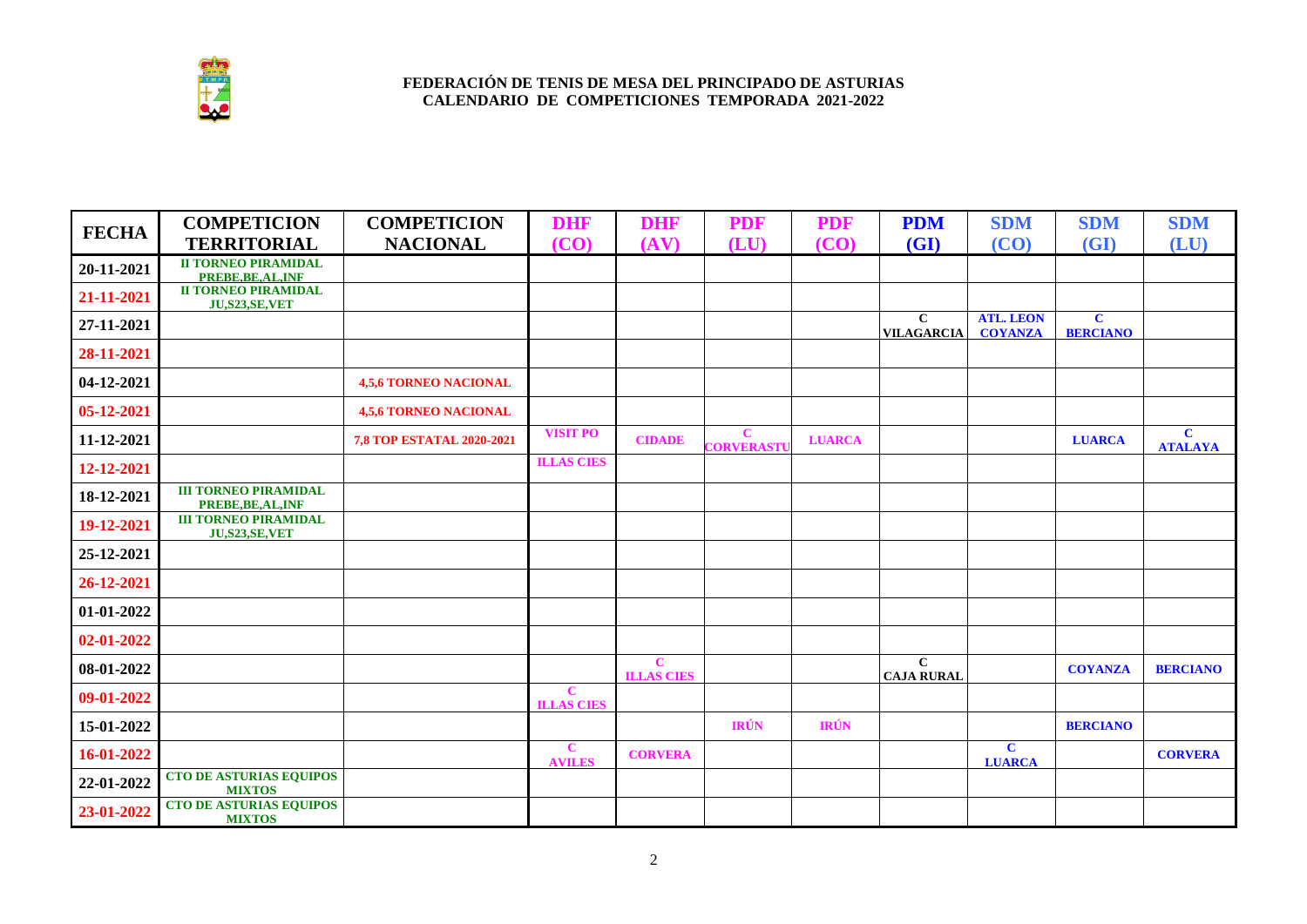

| <b>FECHA</b> | <b>COMPETICION</b>                                     | <b>COMPETICION</b>                                    | <b>DHF</b>                     | <b>DHF</b>                     | <b>PDF</b>     | <b>PDF</b>     | <b>PDM</b>                        | <b>SDM</b>                       | <b>SDM</b>                   | <b>SDM</b>                       |
|--------------|--------------------------------------------------------|-------------------------------------------------------|--------------------------------|--------------------------------|----------------|----------------|-----------------------------------|----------------------------------|------------------------------|----------------------------------|
|              | <b>TERRITORIAL</b>                                     | <b>NACIONAL</b>                                       | (CO)                           | (AV)                           | (LU)           | (CO)           | (GI)                              | (CO)                             | (GI)                         | (LU)                             |
| 29-01-2022   |                                                        |                                                       | $\mathbf C$<br><b>VISIT PO</b> |                                |                |                | $\overline{c}$<br><b>OROSO</b>    |                                  | $\mathbf C$<br><b>LUARCA</b> | <b>ATALAYA</b>                   |
| 30-01-2022   |                                                        |                                                       |                                | $\mathbf C$<br><b>VISIT PO</b> |                |                |                                   | $\overline{c}$<br><b>COYANZA</b> |                              |                                  |
| 05-02-2022   |                                                        |                                                       |                                |                                |                |                | <b>HELIOS</b>                     | $\mathbf C$<br><b>ATL. LEON</b>  |                              | $\mathbf{C}$<br><b>ATL. LEON</b> |
| 06-02-2022   |                                                        |                                                       |                                | $\mathbf C$<br><b>CIDADE</b>   |                |                | <b>VILAGARCIA</b>                 | <b>ATALAYA</b>                   |                              |                                  |
| 12-02-2022   |                                                        |                                                       | <b>CIDADE</b>                  |                                | <b>COYANZA</b> | <b>COYANZA</b> | $\mathbf{C}$<br><b>C. DEL MAR</b> | <b>BERCIANO</b>                  | <b>ATL. LEON</b>             | $\mathbf{C}$<br><b>COYANZA</b>   |
| 13-02-2022   |                                                        |                                                       |                                |                                |                |                |                                   |                                  |                              |                                  |
| 19-02-2022   | <b>III TORNEO PIRAMIDAL</b><br><b>JU, S23, SE, VET</b> |                                                       |                                |                                |                |                |                                   |                                  |                              |                                  |
| 20-02-2022   | <b>IV TORNEO PIRAMIDAL</b><br>PREBE, BE, AL, INF       |                                                       |                                |                                |                |                |                                   |                                  |                              |                                  |
| 26-02-2022   |                                                        |                                                       | <b>PLAY OFF 11</b>             | <b>PLAY OFF 11</b>             |                |                | <b>PLAY OFF 11</b>                | <b>PLAY OFF 11</b>               | <b>PLAY OFF 11</b>           | <b>PLAY OFF 11</b>               |
| 27-02-2022   |                                                        |                                                       | <b>PLAY OFF 11</b>             | <b>PLAY OFF 11</b>             |                |                | PLAY OFF 11                       | <b>PLAY OFF 11</b>               | <b>PLAY OFF 11</b>           | <b>PLAY OFF 11</b>               |
| 05-03-2022   |                                                        | <b>TORNEO ESTATAL</b><br><b>BE, AL, INF, JU</b>       |                                |                                |                |                |                                   |                                  |                              |                                  |
| 06-03-2022   |                                                        | <b>TORNEO ESTATAL</b><br><b>BE, AL, INF, JU</b>       |                                |                                |                |                |                                   |                                  |                              |                                  |
| 12-03-2022   | <b>TORNEO ESTATAL</b><br>S23, SE, VET, DIS.            | 7,8 CTO ESPAÑA ABSOLUTO<br><b>INDIVIDUAL Y DOBLES</b> |                                |                                |                |                |                                   |                                  |                              |                                  |
| 13-03-2022   | <b>TORNEO ESTATAL</b><br>S23, SE, VET, DIS.            | 9,10,11 COPAS SSMM REYES                              |                                |                                |                |                |                                   |                                  |                              |                                  |
| 19-03-2022   |                                                        |                                                       | <b>PLAY OFF 1</b>              | <b>PLAY OFF 12</b>             | C<br>CORVERAST | <b>LUARCA</b>  | PLAY OFF 12                       | <b>PLAY OFF 12</b>               |                              | <b>PLAY OFF 12 PLAY OFF 12</b>   |
| 20-03-2022   |                                                        |                                                       | <b>PLAY OFF 1</b>              | <b>PLAY OFF 12</b>             |                |                | PLAY OFF 12                       | <b>PLAY OFF 12</b>               | <b>PLAY OFF 12</b>           | <b>PLAY OFF 12</b>               |
| 26-03-2022   | <b>CTO DE ASTURIAS ESCOLAR</b><br><b>INDIVIDUAL</b>    |                                                       |                                |                                |                |                |                                   |                                  |                              |                                  |
| 27-03-2022   |                                                        |                                                       |                                |                                |                |                |                                   |                                  |                              |                                  |
| 02-04-2022   |                                                        |                                                       | <b>PLAY OFF 1</b>              | <b>PLAY OFF 13</b>             |                |                | PLAY OFF 13                       | <b>PLAY OFF 13</b>               | <b>PLAY OFF 13</b>           | <b>PLAY OFF 13</b>               |
| 03-03-2022   |                                                        |                                                       | <b>PLAY OFF 1</b>              | <b>PLAY OFF 13</b>             |                |                | <b>PLAY OFF 13</b>                | <b>PLAY OFF 13</b>               | <b>PLAY OFF 13</b>           | <b>PLAY OFF 13</b>               |
| 09-04-2022   |                                                        |                                                       | <b>PLAY OFF 14</b>             | <b>PLAY OFF 14</b>             |                |                | <b>PLAY OFF 14</b>                | <b>PLAY OFF 14</b>               | <b>PLAY OFF 14</b>           | <b>PLAY OFF 14</b>               |
| 10-04-2022   |                                                        |                                                       | <b>PLAY OFF 14</b>             | <b>PLAY OFF 14</b>             |                |                | PLAY OFF 14                       | <b>PLAY OFF 14</b>               |                              | <b>PLAY OFF 14 PLAY OFF 14</b>   |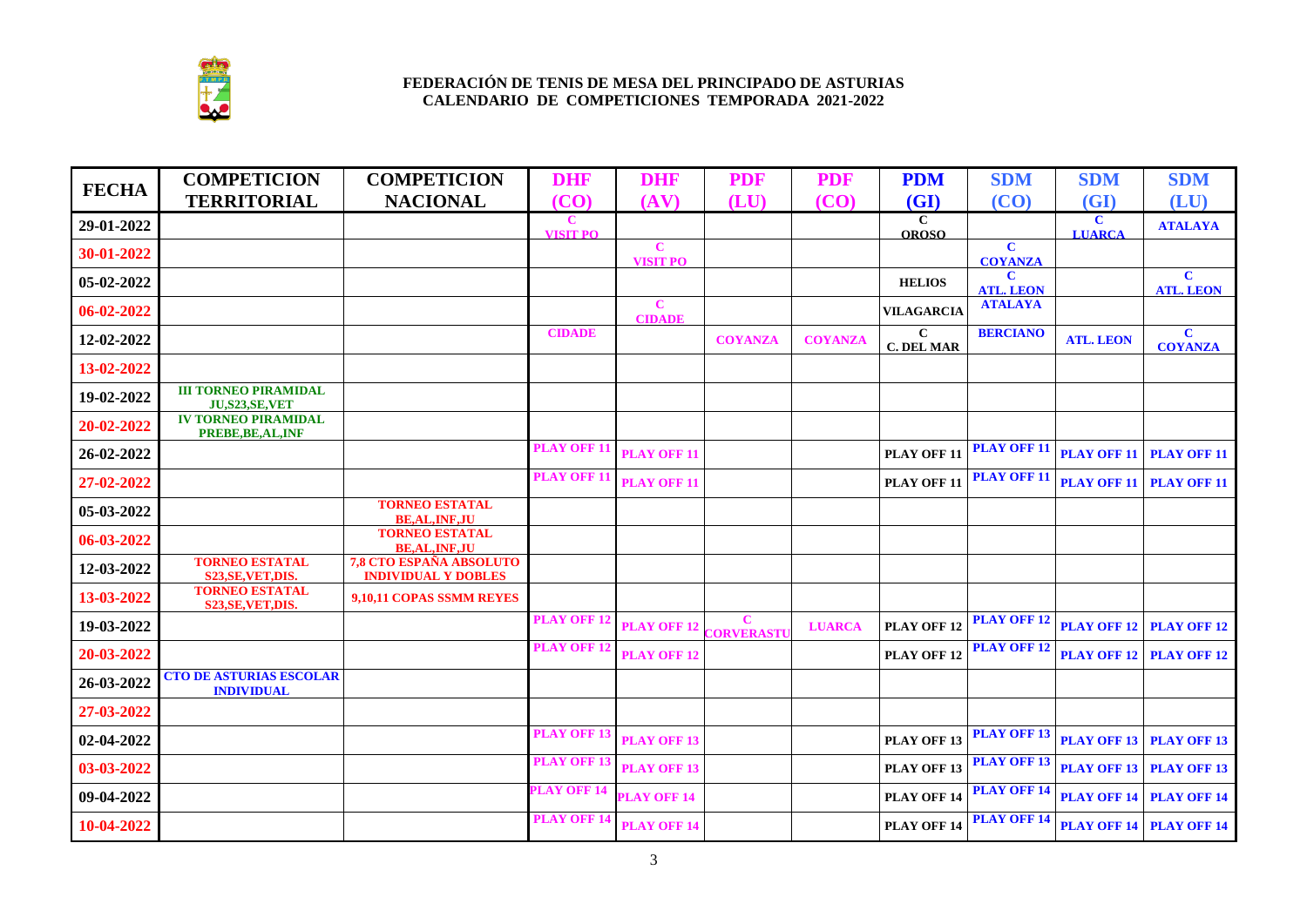

| <b>FECHA</b> | <b>COMPETICION</b>                                             | <b>COMPETICION</b>                          | <b>DHF</b>         | <b>DHF</b>         | <b>PDF</b>    | <b>PDF</b>    | <b>PDM</b>         | <b>SDM</b>         | <b>SDM</b> | <b>SDM</b>                     |
|--------------|----------------------------------------------------------------|---------------------------------------------|--------------------|--------------------|---------------|---------------|--------------------|--------------------|------------|--------------------------------|
|              | <b>TERRITORIAL</b>                                             | <b>NACIONAL</b>                             | (CO)               | (AV)               | (LU)          | (CO)          | (GI)               | (CO)               | (GI)       | (LU)                           |
| 16-04-2022   |                                                                | 14,15,16,17 CTO DE ESPAÑA<br><b>ESCOLAR</b> |                    |                    |               |               |                    |                    |            |                                |
| 17-04-2022   |                                                                | 14,15,16,17 CTO DE ESPAÑA<br><b>ESCOLAR</b> |                    |                    |               |               |                    |                    |            |                                |
| 23-04-2022   |                                                                |                                             | <b>PLAY OFF 15</b> | <b>PLAY OFF 15</b> | <b>LUARCA</b> | <b>LUARCA</b> | <b>PLAY OFF 15</b> | <b>PLAY OFF 15</b> |            | <b>PLAY OFF 15 PLAY OFF 15</b> |
| 24-04-2022   |                                                                |                                             | <b>PLAY OFF 15</b> | <b>PLAY OFF 15</b> |               |               | <b>PLAY OFF 15</b> | <b>PLAY OFF 15</b> |            | <b>PLAY OFF 15 PLAY OFF 15</b> |
| 30-04-2022   |                                                                |                                             | <b>PLAY OFF 16</b> | <b>PLAY OFF 16</b> |               |               | <b>PLAY OFF 16</b> | <b>PLAY OFF 16</b> |            | <b>PLAY OFF 16 PLAY OFF 16</b> |
| 01-05-2022   |                                                                |                                             | <b>PLAY OFF 16</b> | <b>PLAY OFF 16</b> |               |               | <b>PLAY OFF 16</b> | <b>PLAY OFF 16</b> |            | <b>PLAY OFF 16 PLAY OFF 16</b> |
| 07-05-2022   | <b>CTO DE ASTURIAS, S23, VET</b><br><b>INDIVIDUAL Y DOBLES</b> |                                             |                    |                    |               |               |                    |                    |            |                                |
| 08-05-2022   | <b>CTO DE ASTURIAS S23, VET</b><br><b>INDIVIDUAL Y DOBLES</b>  |                                             |                    |                    |               |               |                    |                    |            |                                |
| 14-05-2022   | <b>CTO DE ASTURIAS ESCOLAR</b><br><b>EQUIPOS</b>               | <b>FASES DE ASCENSO</b>                     |                    |                    |               |               |                    |                    |            |                                |
| 15-05-2022   |                                                                | <b>FASES DE ASCENSO</b>                     |                    |                    |               |               |                    |                    |            |                                |
| 21-05-2022   |                                                                | <b>TOP ESTATAL JÓVENES</b>                  |                    |                    |               |               |                    |                    |            |                                |
| 22-05-2022   |                                                                | <b>TOP ESTATAL JÓVENES</b>                  |                    |                    |               |               |                    |                    |            |                                |
| 28-05-2022   | CTO DE ASTURIAS SE, DISC.<br><b>INDIVIDUAL Y DOBLES</b>        |                                             |                    |                    |               |               |                    |                    |            |                                |
| 29-05-2022   | <b>CTO DE ASTURIAS SENIOR</b><br><b>INDIVIDUAL Y DOBLES</b>    |                                             |                    |                    |               |               |                    |                    |            |                                |
| 04-06-2022   | <b>CTO DE ASTURIAS EQUIPOS</b><br>PREBE, BE, AL, INF, JU       | <b>LIGA DE VETERANOS</b>                    |                    |                    |               |               |                    |                    |            |                                |
| 05-06-2022   | <b>CTO DE ASTURIAS EQUIPOS</b><br>PREBE, BE, AL, INF, JU       | <b>LIGA DE VETERANOS</b>                    |                    |                    |               |               |                    |                    |            |                                |
| 11-06-2022   | <b>CTO DE ASTURIAS EQUIPOS</b><br><b>S23, SE, VET</b>          |                                             |                    |                    |               |               |                    |                    |            |                                |
| 12-06-2022   | <b>CTO DE ASTURIAS EQUIPOS</b><br><b>S23, SE, VET</b>          |                                             |                    |                    |               |               |                    |                    |            |                                |
| 18-06-2022   | <b>CTO DE ASTURIAS JÓVENES</b><br><b>INDIVIDUAL Y DOBLES</b>   |                                             |                    |                    |               |               |                    |                    |            |                                |
| 19-06-2022   | <b>CTO DE ASTURIAS JÓVENES</b><br><b>INDIVIDUAL Y DOBLES</b>   |                                             |                    |                    |               |               |                    |                    |            |                                |
| 25-06-2022   |                                                                |                                             |                    |                    |               |               |                    |                    |            |                                |